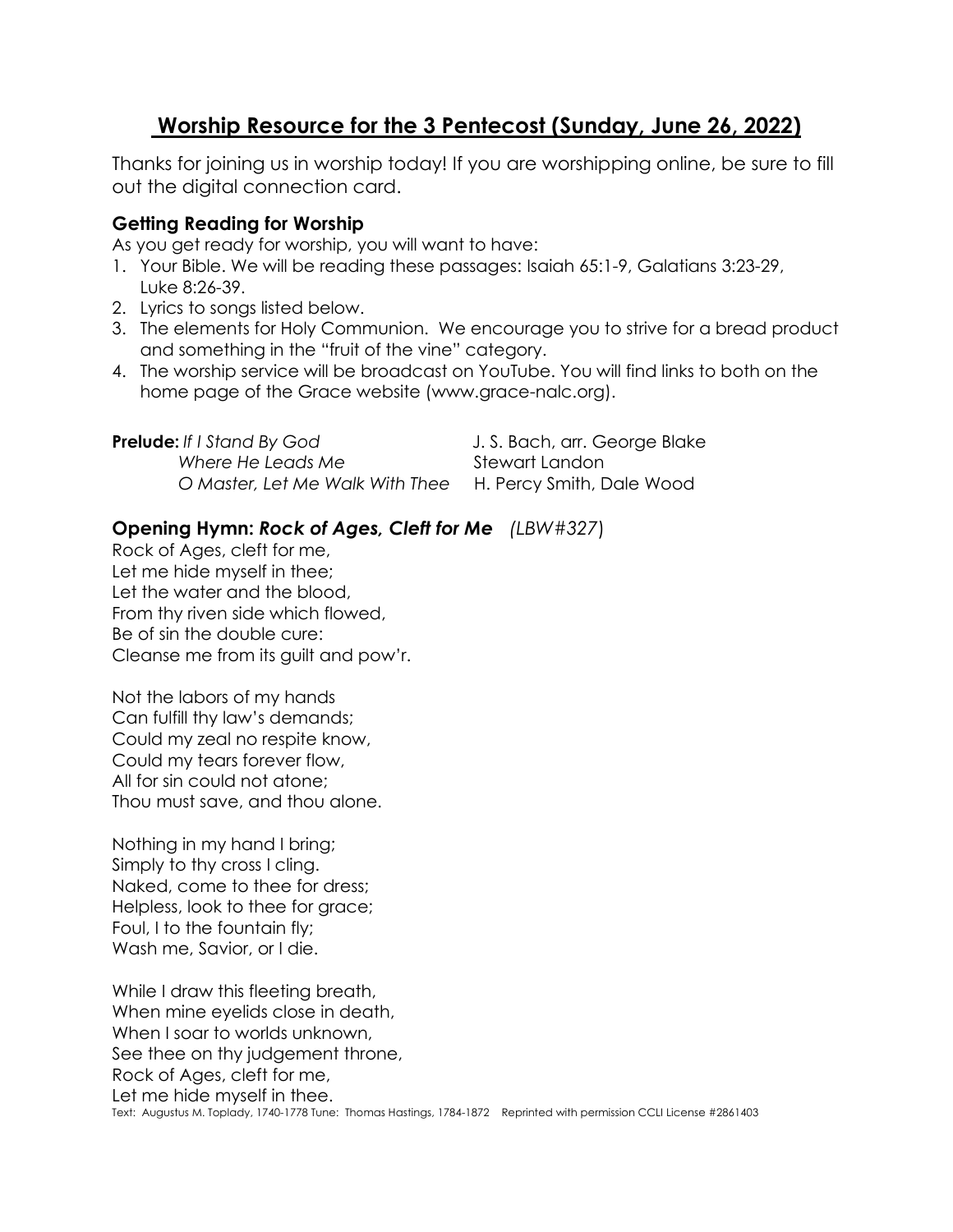## **Brief Order for Confession and Forgiveness**

Have mercy on us. In your compassion forgive us our sins known and unknown, things done and left undone. Uphold us by your Spirit so that we may live and serve you in newness of life, to the honor and glory of your holy name; through Jesus Christ our Lord. Amen.

## **Kyrie**

- P: Kyrie eleison C: Lord, have mercy.
- P: Christe eleison C: Christ, have mercy.
- P: Kyrie eleison C: Lord, have mercy.

#### **Hymn of Praise**

Glory to God, glory to God, glory to God in the highest.

Glory to God, glory to God, and peace to God's people on earth.

Lord God, heavenly king, almighty God and Father,

We worship you, we give you thanks, we praise you for your glory.

Glory to God, glory to God, glory to God in the highest.

Glory to God, glory to God, and peace to God's people on earth.

Lord Jesus Christ, only Son of the Father

Lord God, Lamb of God, you take away the sin of the world; have mercy on us;

You are seated at the right hand of the Father: receive our prayer.

Glory to God, glory to God, glory to God in the highest.

Glory to God, glory to God, and peace to God's people on earth.

For you alone are the holy one, you alone are the Lord,

You alone are the Most High, Jesus Christ, with the Holy Spirit,

In the glory of God the Father, Amen.

Glory to God, glory to God, glory to God in the highest.

Glory to God, glory to God, and peace to God's people on earth. And peace to God's people on earth.

## **Holy Scripture: 1 Kings 19:15-16, 19-21**

**<sup>15</sup>** The Lord said to him, "Go back the way you came, and go to the Desert of Damascus. When you get there, anoint Hazael king over Aram. **<sup>16</sup>** Also, anoint Jehu son of Nimshi king over Israel, and anoint Elisha son of Shaphat from Abel Meholah to succeed you as prophet.

**<sup>19</sup>** So Elijah went from there and found Elisha son of Shaphat. He was plowing with twelve yoke of oxen, and he himself was driving the twelfth pair. Elijah went up to him and threw his cloak around him. **<sup>20</sup>** Elisha then left his oxen and ran after Elijah. "Let me kiss my father and mother goodbye," he said, "and then I will come with you." "Go back," Elijah replied. "What have I done to you?"

**<sup>21</sup>** So Elisha left him and went back. He took his yoke of oxen and slaughtered them. He burned the plowing equipment to cook the meat and gave it to the people, and they ate. Then he set out to follow Elijah and became his servant.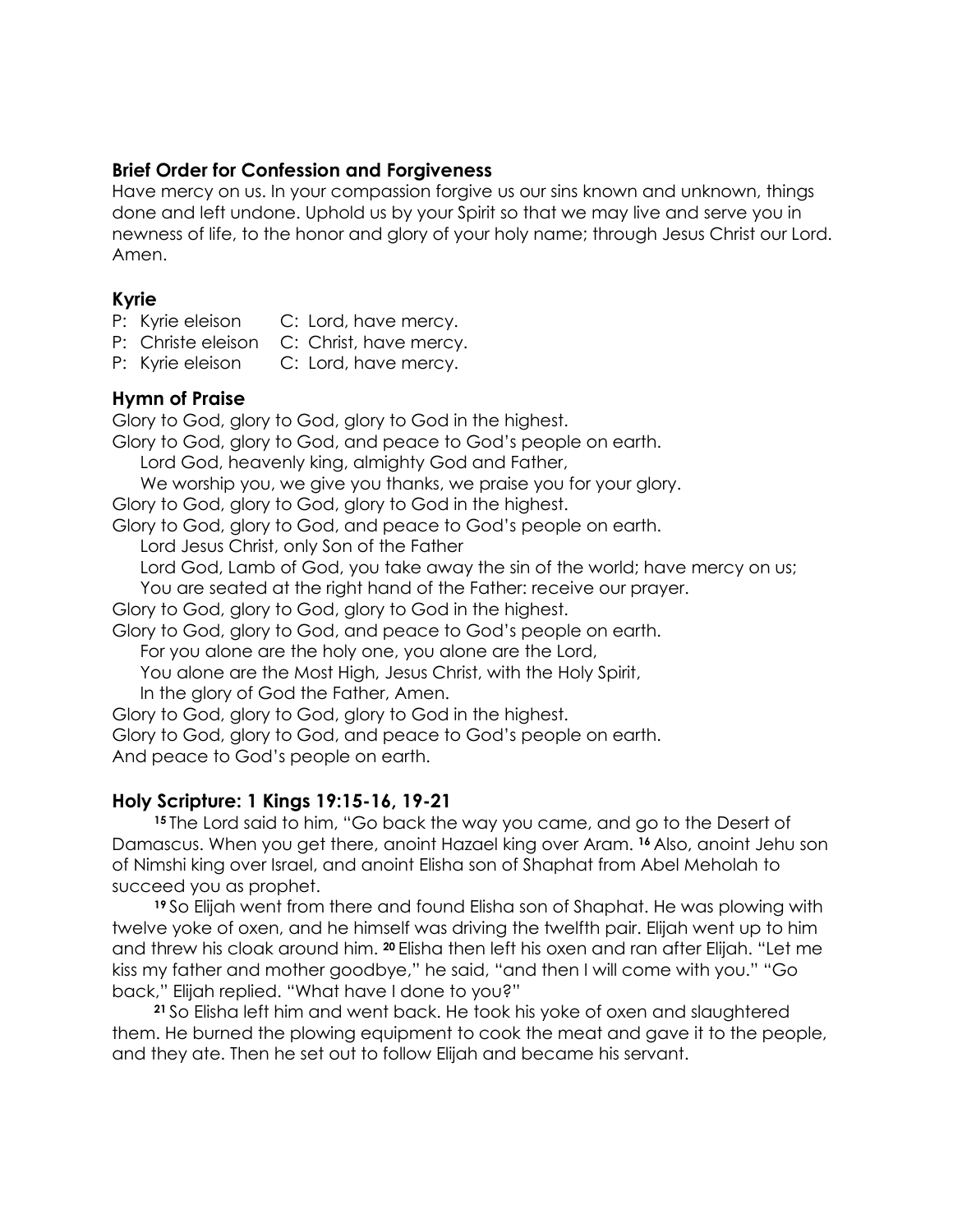#### **Holy Scripture: Galatians 5:1, 13-25**

It is for freedom that Christ has set us free. Stand firm, then, and do not let yourselves be burdened again by a yoke of slavery.

**<sup>13</sup>** You, my brothers and sisters, were called to be free. But do not use your freedom to indulge the flesh; rather, serve one another humbly in love. **<sup>14</sup>** For the entire law is fulfilled in keeping this one command: "Love your neighbor as yourself."**<sup>15</sup>** If you bite and devour each other, watch out or you will be destroyed by each other.

**<sup>16</sup>** So I say, walk by the Spirit, and you will not gratify the desires of the flesh. **<sup>17</sup>** For the flesh desires what is contrary to the Spirit, and the Spirit what is contrary to the flesh. They are in conflict with each other, so that you are not to do whatever you want. **<sup>18</sup>** But if you are led by the Spirit, you are not under the law.

**<sup>19</sup>** The acts of the flesh are obvious: sexual immorality, impurity and debauchery; **<sup>20</sup>** idolatry and witchcraft; hatred, discord, jealousy, fits of rage, selfish ambition, dissensions, factions **<sup>21</sup>** and envy; drunkenness, orgies, and the like. I warn you, as I did before, that those who live like this will not inherit the kingdom of God.

**<sup>22</sup>** But the fruit of the Spirit is love, joy, peace, forbearance, kindness, goodness, faithfulness, **<sup>23</sup>** gentleness and self-control. Against such things there is no law. **<sup>24</sup>** Those who belong to Christ Jesus have crucified the flesh with its passions and desires. 25 Since we live by the Spirit, let us keep in step with the Spirit.

#### **\*Holy Gospel: Luke 9:51-62**

**<sup>51</sup>** As the time approached for him to be taken up to heaven, Jesus resolutely set out for Jerusalem. **<sup>52</sup>** And he sent messengers on ahead, who went into a Samaritan village to get things ready for him; **<sup>53</sup>** but the people there did not welcome him, because he was heading for Jerusalem. **<sup>54</sup>** When the disciples James and John saw this, they asked, "Lord, do you want us to call fire down from heaven to destroy them?" **<sup>55</sup>** But Jesus turned and rebuked them. **<sup>56</sup>** Then he and his disciples went to another village. **<sup>57</sup>** As they were walking along the road, a man said to him, "I will follow you wherever you go." **<sup>58</sup>** Jesus replied, "Foxes have dens and birds have nests, but the Son of Man has no place to lay his head."**<sup>59</sup>** He said to another man, "Follow me." But he replied, "Lord, first let me go and bury my father."**<sup>60</sup>** Jesus said to him, "Let the dead bury their own dead, but you go and proclaim the kingdom of God."**<sup>61</sup>** Still another said, "I will follow you, Lord; but first let me go back and say goodbye to my family."**<sup>62</sup>** Jesus replied, "No one who puts a hand to the plow and looks back is fit for service in the kingdom of God."

#### **Sermon: Pastor Thomas Brodbeck**

#### **The Apostles' Creed**

I believe in God, the Father almighty, creator of heaven and earth.

I believe in Jesus Christ, his only son, our Lord. He was conceived by the power of the Holy Spirit and born of the Virgin Mary. He suffered under Pontius Pilate, was crucified, died and was buried. He descended into hell. On the third day he rose again. He ascended into heaven, and is seated at the right hand of the Father. He will come again to judge the living and the dead.

I believe in the Holy Spirit, the holy catholic church, the communion of saints, for the forgiveness of sins, the resurrection of the body, and the life everlasting. Amen.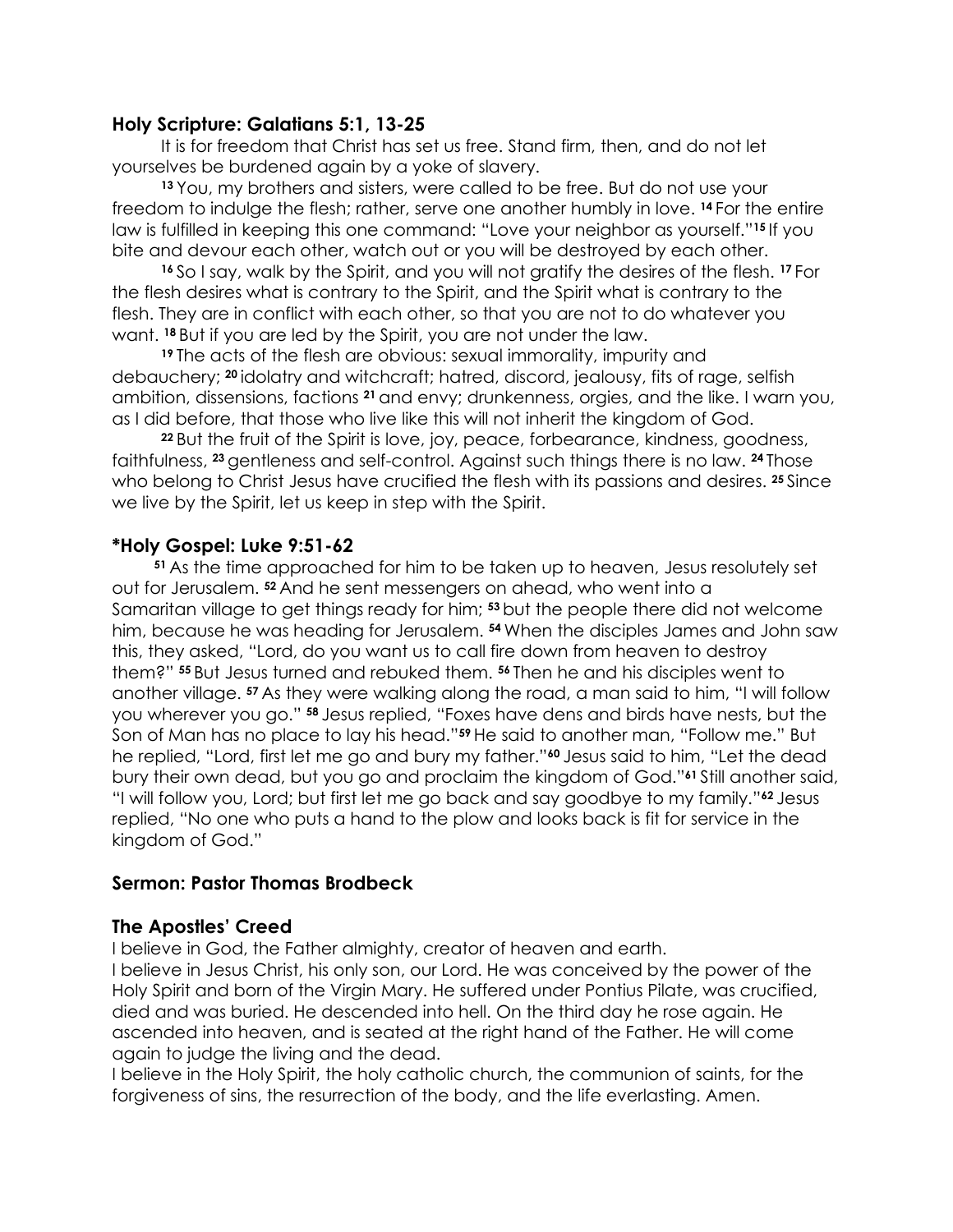## **The Giving of Your Tithes and Offerings**

We encourage you to participate in the offering as you worship from your home. Have a designated basket where you place your offering, and include your children in the process. Let them serve as ushers, for example. Use this as a teaching time to talk about the importance of stewardship, and to pray for your church's financial situation during these abnormal times. Here are a few giving options for you to consider:

- 1. Your Grace offering envelope is also a mailing envelope. We recommend added an additional piece of tape to secure the tab.
- 2. Give through the Grace app. It's quick, simple and easy, and very secure. Connect through the "Give" option.
- 3. Use the "bill pay" option through your bank.
- 4. Arrange for automatic contributions through the Grace system (Vanco). Again this is very secure. There is a form to be filled out for this. Contact Church Administrator Darla Kalifoot (937-399-6257) to get this set up.

## **The Sacrament of Holy Communion**

- P: The Lord be with you!
- C: And also with you!
- P: Lift up your hearts.
- C: We lift them to the Lord.
- P: Let us give thanks to the Lord our God.
- C: It is right to give our thanks and praise.

#### *Holy, Holy, Holy Lord*

Holy, holy, holy Lord. God of power and might, heaven and earth are full of your glory. Hosanna in the highest.

Blessed is he who comes in the name of the Lord.

Hosanna in the highest. Hosanna in the highest.

#### **The Lord's Prayer**

Our Father, who art in heaven, hallowed be thy name,

Thy kingdom come, thy will be done, on earth as it is in heaven.

Give us this day our daily bread; and forgive us our trespasses,

as we forgive those who trespass against us;

and lead us not into temptation, but deliver us from evil.

For thine is the kingdom, and the power, and the glory, forever and ever. Amen

#### *Lamb of God*

Lamb of God, you take away the sin of the world; have mercy on us. Lamb of God, you take away the sin of the world; have mercy on us. Lamb of God, you take away the sin of the world; grant us peace, grant us peace.

At the pastor's direction, share the communion elements with one another. As you share the bread with one another, say "The body of Christ given for you." As you share the cup with one another, say "The blood of Christ shed for you."

**Musical Offering**: *Gentle Shepherd* William J. Gaither, Gloria Gaither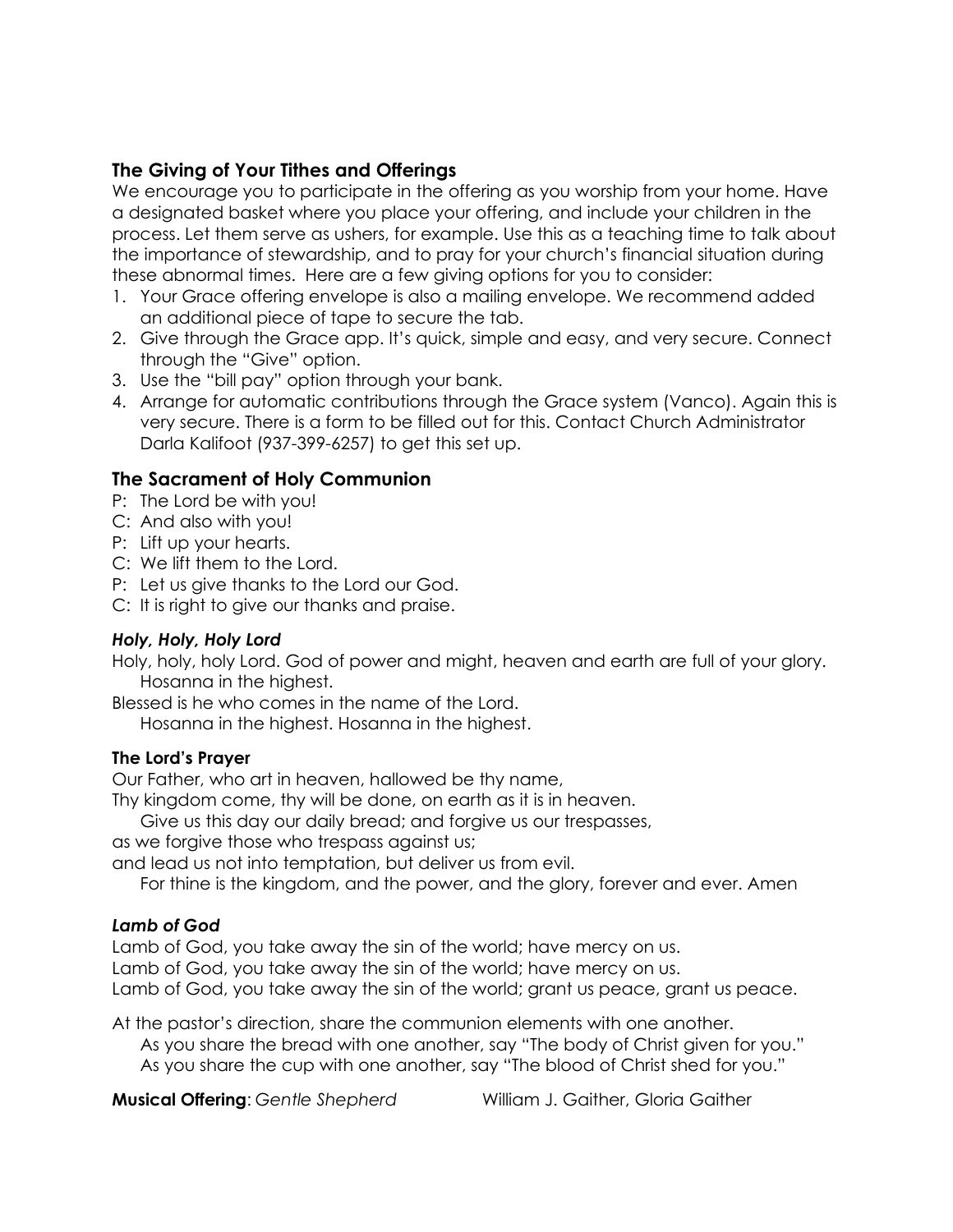*Fill My Cup, Lord* **Richard Blanchard** Ron Henze, vocal soloist

### **Hymn: O Jesus, I Have Promised** *(LBW #503)*

O Jesus, I have promised To serve you to the end; Remain forever near me, My master and my friend. I shall not fear the battle If you are by my side, Nor wander from the pathway If you will be my guide.

Oh, let me feel you near me; The world is ever near. I see the sights that dazzle, The tempting sounds I hear. My foes are ever near me, Around me and within; But, Jesus, then draw nearer To shield my soul from sin.

Oh, let me hear you speaking In accents clear and still Above the storms of passion, The murmurs of self-will. Now speak to reassure me, To hasten or control: Now speak and make me listen, O Guardian of my soul.

O Jesus, you have promised To all who follow you That where you are in glory Your servant shall be too. And Jesus, I have promised To serve you to the end; Oh, give me grace to follow, My master and my friend. Text: John E. Bode, 1816-1874, alt. Tune: Neu-vermehrtes Gesangbuch, Meiningen Reprinted with permission, CCLI License #2861403

**Postlude:** Allegro **George F. Handel** 

#### **Other Notes:**

• Throughout the service, feel free to stand whenever doing so would enhance your worship experience.